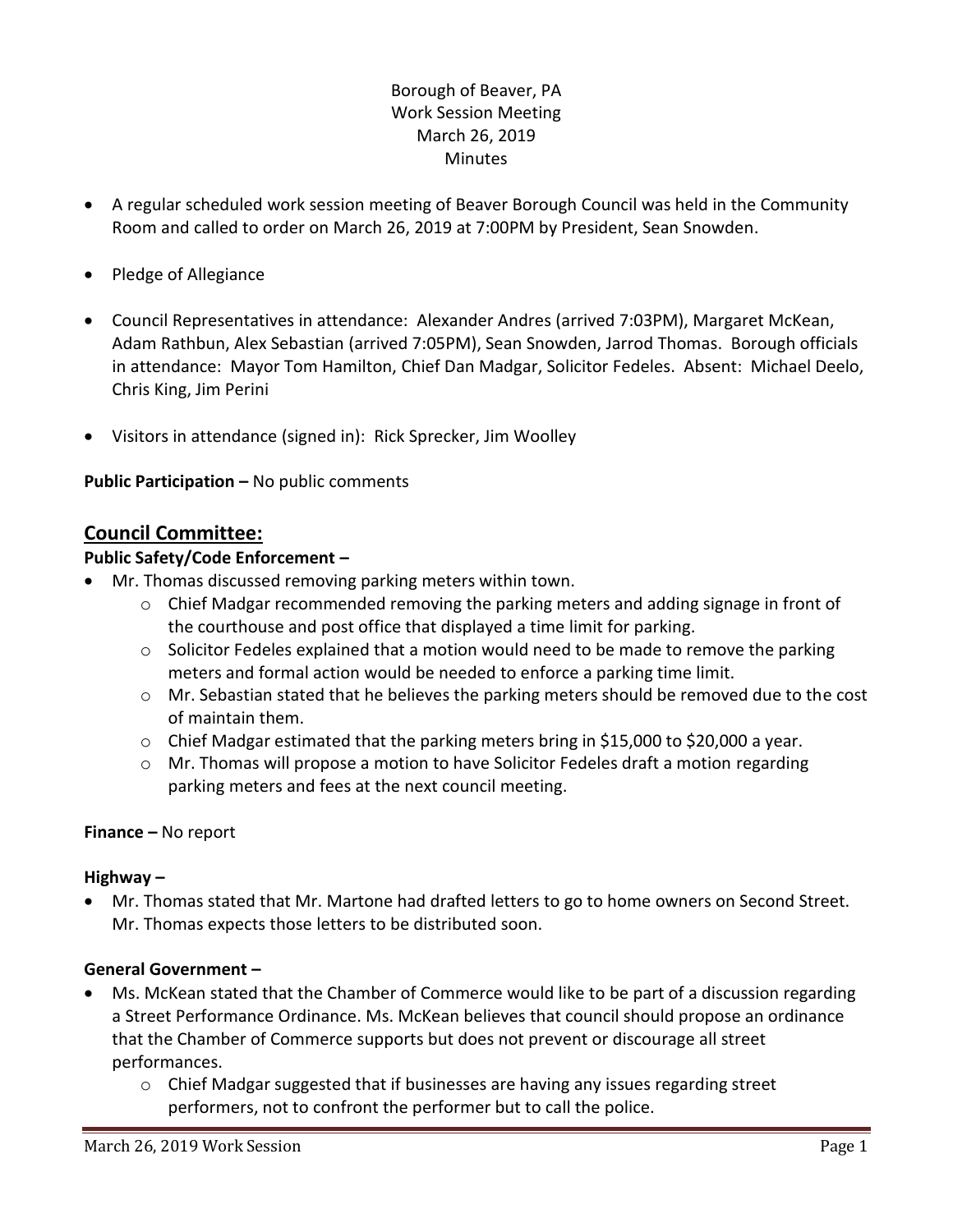- $\circ$  Solicitor Fedeles explained that because the business owners own the property, they can require permission to have performers on their property or can call the police for trespassing if the performers are disruptive or preventing business.
- $\circ$  Mr. Andres and Mr. Thomas stated a draft ordinance has already been prepared and it was not supported by council. However, Ms. McKean can draft a motion for council to vote on.
- Mayor Hamilton received a letter in the mail regarding a sponsorship for the Beaver County Boom, and he would like to increase the sponsorship level because it brings business to the Borough of Beaver.
	- o Mr. Sebastian explained that this event is funded privately.
	- $\circ$  Mr. Kennedy stated that he would look at the budget to see what the borough would be able to donate.
	- o Mr. Andres stated that he would prepare a motion for the next meeting regarding the sponsorship level.

## **Recreation –**

- Mr. Thomas discussed the possibility of installing a basketball court in town.
	- $\circ$  Chief Madgar stated that Beaver Area School District submitted a grant for a basketball court. A response is expected within 90 days. If grant is not successful, the school has agreed to split the cost with the borough.
	- $\circ$  Solicitor Fedeles recommended that a motion be made for the basketball court contingent on the school receiving the grant.

## **President –**

- Mr. Snowden stated that there would be an executive session held after the meeting regarding contract negotiations, there would be no vote after.
- Mr. Snowden stated that he received positive feedback from residents on College Avenue regarding the notes warning those parked on the street that street sweeping would begin soon.

# **Borough Manager –**

- Tentative meeting regarding the School Resource Officer is scheduled for April 6, 2019. Will keep council informed.
- A grant was submitted for the police station's Records Management System
	- $\circ$  If the grant is not given by mid-year, a new system will need purchased. The system is estimated to cost around \$40,000. The current system is a DOS base program which is approximately 20 years old – the company went out of business therefore there isn't support for any maintenance issues.
- The pool concession stand will be run by the Beaver Swim Team this year.
- The pool revenue jumped from \$40,000 to \$90,000 last year. After wages, maintenance, paint and upkeep the pool is estimated to break even.
	- o Chief Madgar and Mr. Snowden credited Christy Ringer and the pool's staff to the success.
- Requesting a motion for the April council meeting regarding the Highway Department
	- o New hire
	- o Pay increase for Chris Trent and Brian Grove
	- o Mark Peluso will attend the next work session meeting to explain Downtown Development Systems – advancing growth and economic development in our Business District